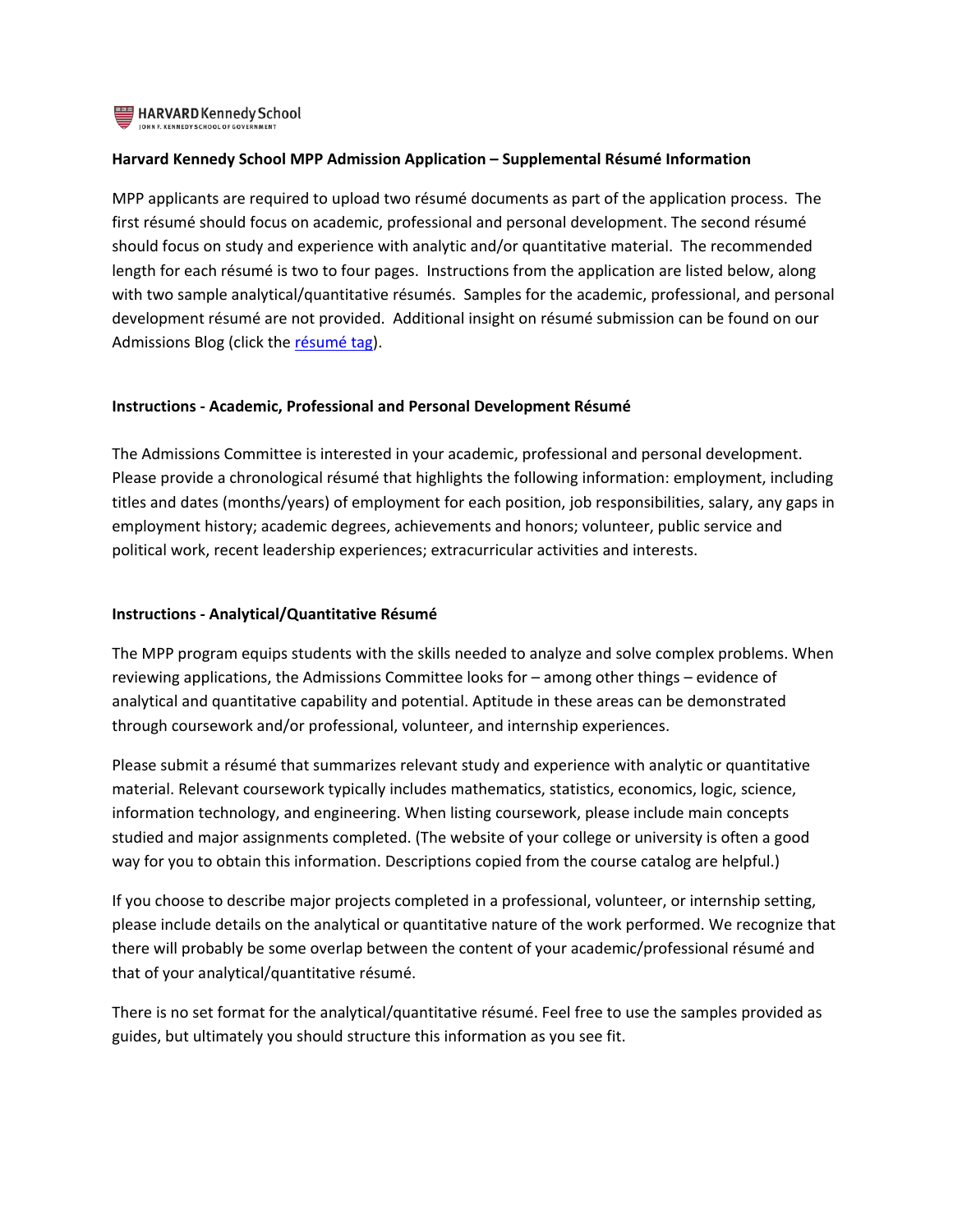# **SAMPLE 1: Josiah Bartlett** – MPP Applicant (ID#111111111) – Analytic/Quantitative Résumé

| Coursework/Projects                                                                                                     | <b>Details</b>                                                                                                                                                                                                                                                                                                                                                                                                                                                                                                                                                                                                                                                                                                  |
|-------------------------------------------------------------------------------------------------------------------------|-----------------------------------------------------------------------------------------------------------------------------------------------------------------------------------------------------------------------------------------------------------------------------------------------------------------------------------------------------------------------------------------------------------------------------------------------------------------------------------------------------------------------------------------------------------------------------------------------------------------------------------------------------------------------------------------------------------------|
| Original course completed<br>in 2009.<br>University of Michigan Econ                                                    | Catalog description: Examines the microeconomics of capitalism - the behavior of<br>households and businesses, the generation of prices and outputs in markets, and<br>applications to public policy. Specific topics in ECON 101 include: supply and demand; the<br>differences between competition and monopoly; environmental problems and policies; labor<br>markets; and international trade. ECON 101 is the first part of the two-term introduction to                                                                                                                                                                                                                                                   |
| 101                                                                                                                     | economics - the second part (ECON 102, for which ECON 101 is a prerequisite) examines<br>macroeconomics.                                                                                                                                                                                                                                                                                                                                                                                                                                                                                                                                                                                                        |
| Grade Earned: B                                                                                                         |                                                                                                                                                                                                                                                                                                                                                                                                                                                                                                                                                                                                                                                                                                                 |
|                                                                                                                         | Prerequisites for ECON 101: high school algebra and geometry and a willingness to use them.<br>The course format consists of 3 lectures and 1 discussion section per week.                                                                                                                                                                                                                                                                                                                                                                                                                                                                                                                                      |
|                                                                                                                         | Textbooks: Prin of Micro 5th ed. Taylor Econ of Public Issues 14th ed. Miller                                                                                                                                                                                                                                                                                                                                                                                                                                                                                                                                                                                                                                   |
|                                                                                                                         | Term Paper topic: E-Cigarettes and Taxes - Possible impact of taxes on consumer behavior                                                                                                                                                                                                                                                                                                                                                                                                                                                                                                                                                                                                                        |
| Original course completed                                                                                               | Catalog description: In ECON 102, the fundamental concepts and theories of                                                                                                                                                                                                                                                                                                                                                                                                                                                                                                                                                                                                                                      |
| in 2010.                                                                                                                | macroeconomics are developed and used to analyze problems of current interest. Major                                                                                                                                                                                                                                                                                                                                                                                                                                                                                                                                                                                                                            |
| University of Michigan<br><b>Econ 102</b>                                                                               | topics include the determinants of aggregate output, employment and unemployment,<br>inflation, the balance of international trade, and economic growth. The course format<br>consists of three hours of lecture per week (Section 100) by the professor and a one and a<br>half hour section meeting (Sections 101-109) led each week by a graduate student<br>instructor. The section meetings are limited to 35 students.                                                                                                                                                                                                                                                                                    |
| Grade Earned: A                                                                                                         |                                                                                                                                                                                                                                                                                                                                                                                                                                                                                                                                                                                                                                                                                                                 |
|                                                                                                                         | <b>Advisory Prerequisite: ECON 101</b>                                                                                                                                                                                                                                                                                                                                                                                                                                                                                                                                                                                                                                                                          |
|                                                                                                                         | Term Paper topic: Kyoto Revisited - How would things look had the U.S. signed on?                                                                                                                                                                                                                                                                                                                                                                                                                                                                                                                                                                                                                               |
| Original course completed<br>in 2009.<br>University of Michigan<br>Soc 310 - Introduction to<br><b>Research Methods</b> | Objective: This course teaches the basic research methods used by social scientists:<br>observation, survey, experimentation, and statistics. It demonstrates the logic (as well as the<br>"illogic") of reasoning in social science. Substantial emphasis of the course will be placed on<br>writing research papers. Your research projects will be based either on existing data that are<br>available on the internet or on new data that you will collect yourselves. No late work is to<br>be accepted except under extreme circumstances. There will be no incompletes.                                                                                                                                  |
|                                                                                                                         | <b>Course Requirements:</b>                                                                                                                                                                                                                                                                                                                                                                                                                                                                                                                                                                                                                                                                                     |
| Grade Earned: B                                                                                                         | From the second class onward, a certain amount of reading is required for each class. Please<br>complete the assigned reading before each class ("soft" requirement). Lectures will be given<br>with the assumption that you have read the required readings and therefore will not go over<br>basic materials that are adequately covered by the assigned readings. Valuable class time is<br>reserved for critical analysis, synthesis, and discussion. "Hard" course requirements consist<br>of four parts: exercises, exams, group discussions, and a research paper. You are required to<br>use a Qwizdom clicker in all classes.<br>http://personal.psc.isr.umich.edu/yuxie-web/soc310-2008w/syllabus.pdf |
| Website                                                                                                                 | Part of leadership team that founded the club, Green Wolverines Coalition. Founded to                                                                                                                                                                                                                                                                                                                                                                                                                                                                                                                                                                                                                           |
| Programming/Web                                                                                                         | foster cohesion among environmentally-focused student groups, develop strategies for                                                                                                                                                                                                                                                                                                                                                                                                                                                                                                                                                                                                                            |
| <b>Tools</b>                                                                                                            | impacting campus sustainability, and to create a unified student voice on green issues.<br>Created website using Wordpress Software, integrated social network tracking/promotion                                                                                                                                                                                                                                                                                                                                                                                                                                                                                                                               |
|                                                                                                                         | functionality, incorporated Google calendar for meetings/events, utilized Google Drive to<br>conduct surveys, maintain RSVP lists for events, develop strategy, etc.                                                                                                                                                                                                                                                                                                                                                                                                                                                                                                                                            |
| Research Assistant for                                                                                                  | Collect and clean confidential Vital Statistics data from the New Hampshire Center for<br>$\bullet$                                                                                                                                                                                                                                                                                                                                                                                                                                                                                                                                                                                                             |
| Professor Leo McGary -                                                                                                  | <b>Health Statistics.</b>                                                                                                                                                                                                                                                                                                                                                                                                                                                                                                                                                                                                                                                                                       |
| Public Health Dept.                                                                                                     | Write and execute Stata programs to merge datasets; develop a data matching<br>$\bullet$                                                                                                                                                                                                                                                                                                                                                                                                                                                                                                                                                                                                                        |
|                                                                                                                         | algorithm to link individuals using family characteristics; use ArcGIS geographical tools                                                                                                                                                                                                                                                                                                                                                                                                                                                                                                                                                                                                                       |
|                                                                                                                         | to map locations relative to pollutant sources.                                                                                                                                                                                                                                                                                                                                                                                                                                                                                                                                                                                                                                                                 |
|                                                                                                                         | Completed human subjects training, and maintained confidential data.<br>$\bullet$                                                                                                                                                                                                                                                                                                                                                                                                                                                                                                                                                                                                                               |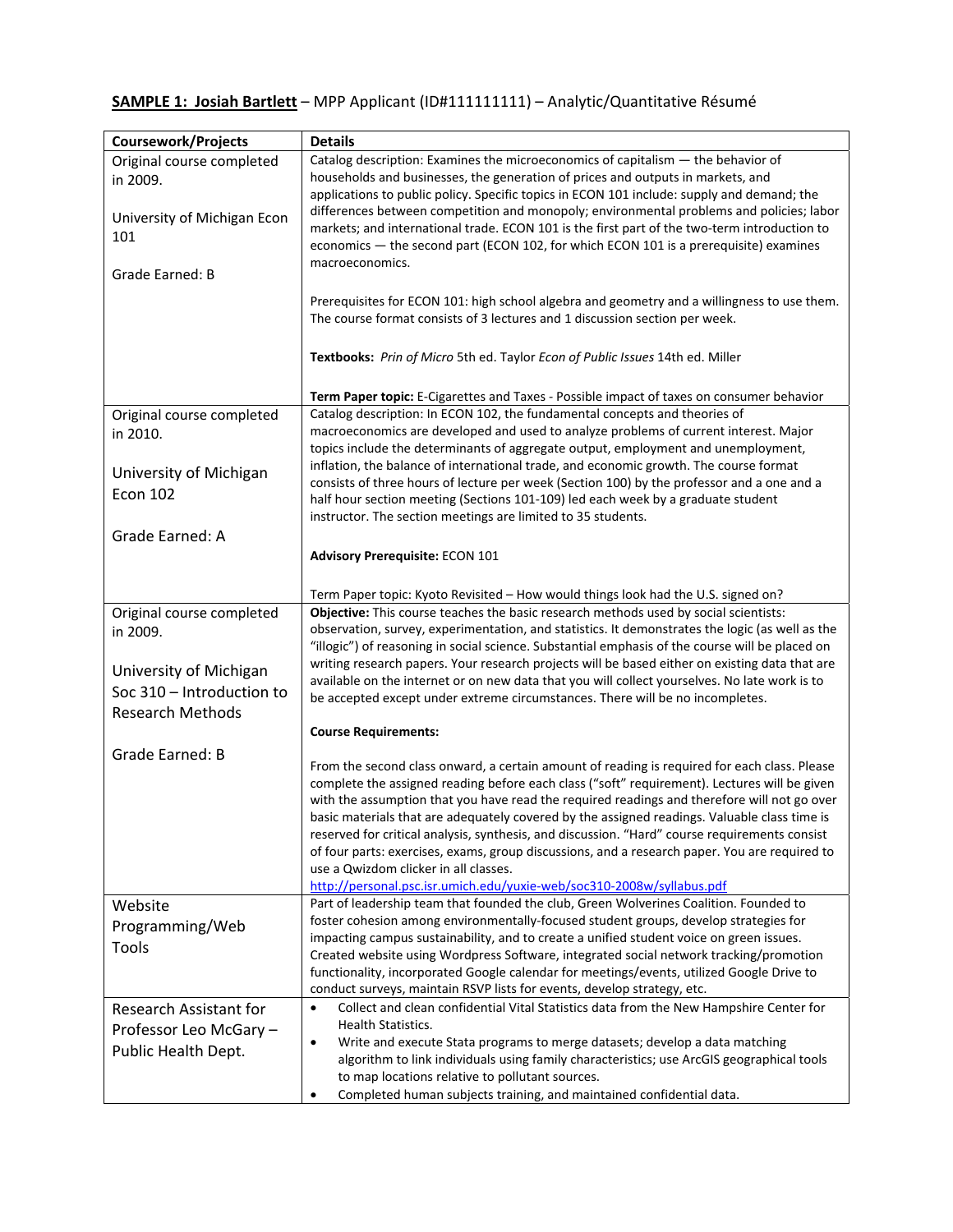## **SAMPLE 2: Josiah Bartlett** – MPP Applicant (ID#111111111) – Analytic/Quantitative Résumé

## **Coursework**

#### **University of Michigan Econ 101 (2009). Grade Earned: B**

Description from course catalog: Examines the microeconomics of capitalism — the behavior of households and businesses, the generation of prices and outputs in markets, and applications to public policy. Specific topics in ECON 101 include: supply and demand; the differences between competition and monopoly; environmental problems and policies; labor markets; and international trade. ECON 101 is the first part of the two-term introduction to economics — the second part (ECON 102, for which ECON 101 is a prerequisite) examines macroeconomics.

Prerequisites for ECON 101: high school algebra and geometry and a willingness to use them. The course format consists of 3 lectures and 1 discussion section per week.

**Textbooks:** *Prin of Micro* 5th ed. Taylor *Econ of Public Issues* 14th ed. Miller

**Term Paper topic:** E‐Cigarettes and Taxes ‐ Possible impact of taxes on consumer behavior

#### **University of Michigan Econ 102 (2010). Grade Earned: A**

Description from course catalog: In ECON 102, the fundamental concepts and theories of macroeconomics are developed and used to analyze problems of current interest. Major topics include the determinants of aggregate output, employment and unemployment, inflation, the balance of international trade, and economic growth. The course format consists of three hours of lecture per week (Section 100) by the professor and a one and a half hour section meeting (Sections 101-109) led each week by a graduate student instructor. The section meetings are limited to 35 students.

#### **Advisory Prerequisite:** ECON 101

Term Paper topic: Kyoto Revisited – How would things look had the U.S. signed on?

#### **University of Michigan Soc 310 – Intro to Research Methods (2009). Grade Earned: B**

Description from course catalog: This course teaches the basic research methods used by social scientists: observation, survey, experimentation, and statistics. It demonstrates the logic (as well as the "illogic") of reasoning in social science. Substantial emphasis of the course will be placed on writing research papers. Your research projects will be based either on existing data that are available on the internet or on new data that you will collect yourselves. No late work is to be accepted except under extreme circumstances. There will be no incompletes.

**Course Requirements:** From the second class onward, a certain amount of reading is required for each class. Please complete the assigned reading before each class ("soft" requirement). Lectures will be given with the assumption that you have read the required readings and therefore will not go over basic materials that are adequately covered by the assigned readings. Valuable class time is reserved for critical analysis, synthesis, and discussion. "Hard" course requirements consist of four parts: exercises, exams, group discussions, and a research paper. You are required to use a Qwizdom clicker in all classes.

http://personal.psc.isr.umich.edu/yuxie‐web/soc310‐2008w/syllabus.pdf